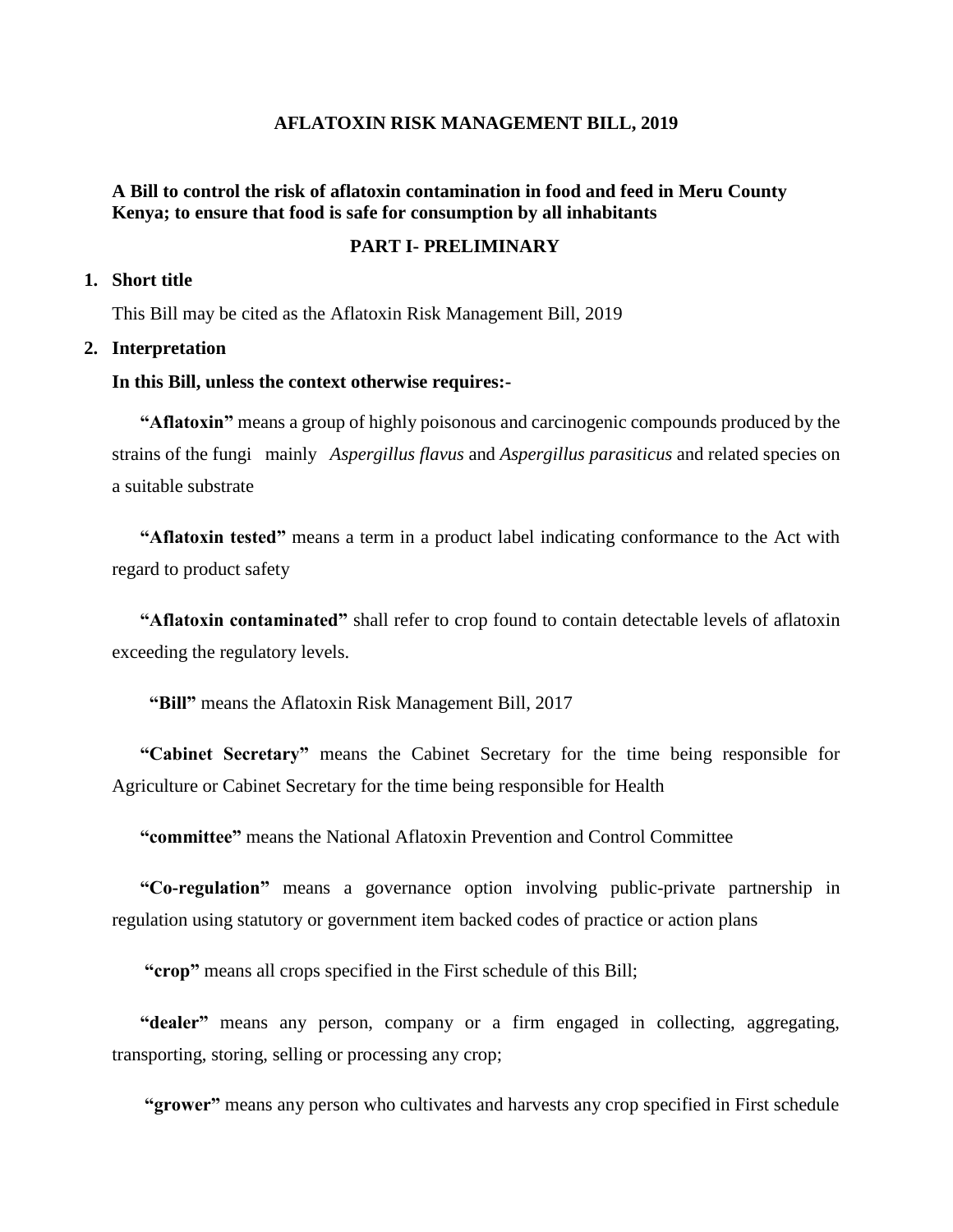**"licensee"** means a person licensed by a licensing authority under this Bill;

**"Mycotoxin"** means secondary metabolites of fungus that produce toxic results in another organism

**"Official sample"** means a sample collected, tested and reported according to this act

**"Test kits"** means affordable test kits that provide quick and accurate aflatoxin level determinations in the field or in the laboratory.

**"Validation"** means obtaining scientific evidence that confirms that a procedure or practice is fit for purpose

**"warehouse"** means a storage facility for the storage of crops specified in schedule 1.

## **3. Objects and purposes of the Bill**

The objective of this bill is to promote food and feed safety in Kenya and in particular to;

- i) Increase awareness on risks associated with aflatoxin
- ii) Reduce the level of aflatoxin contamination in food and feed
- iii) Support research and technology development options for prevention and control of aflatoxin
- iv) maintain aflatoxin safe produce and products all through the value chain at permissible levels

# **4. Application**

This Bill shall apply to all crops specified in the First schedule of this Bill.

# **PART II- ESTABLISHMENT AND FUNCTIONS OF THE NATIONAL AFLATOXIN [MYCOTOXIN] PREVENTION AND CONTROL COMMITTEE**

- **1.** Establishment of the National Aflatoxin Prevention and Control Committee, hereafter referred to as the Committee.
- 1.1 The Cabinet Secretary shall establish a National Aflatoxin Prevention and Control Committee for the purpose of providing coordination in risk assessment, management and communication on aflatoxin contamination in crops in the First schedule.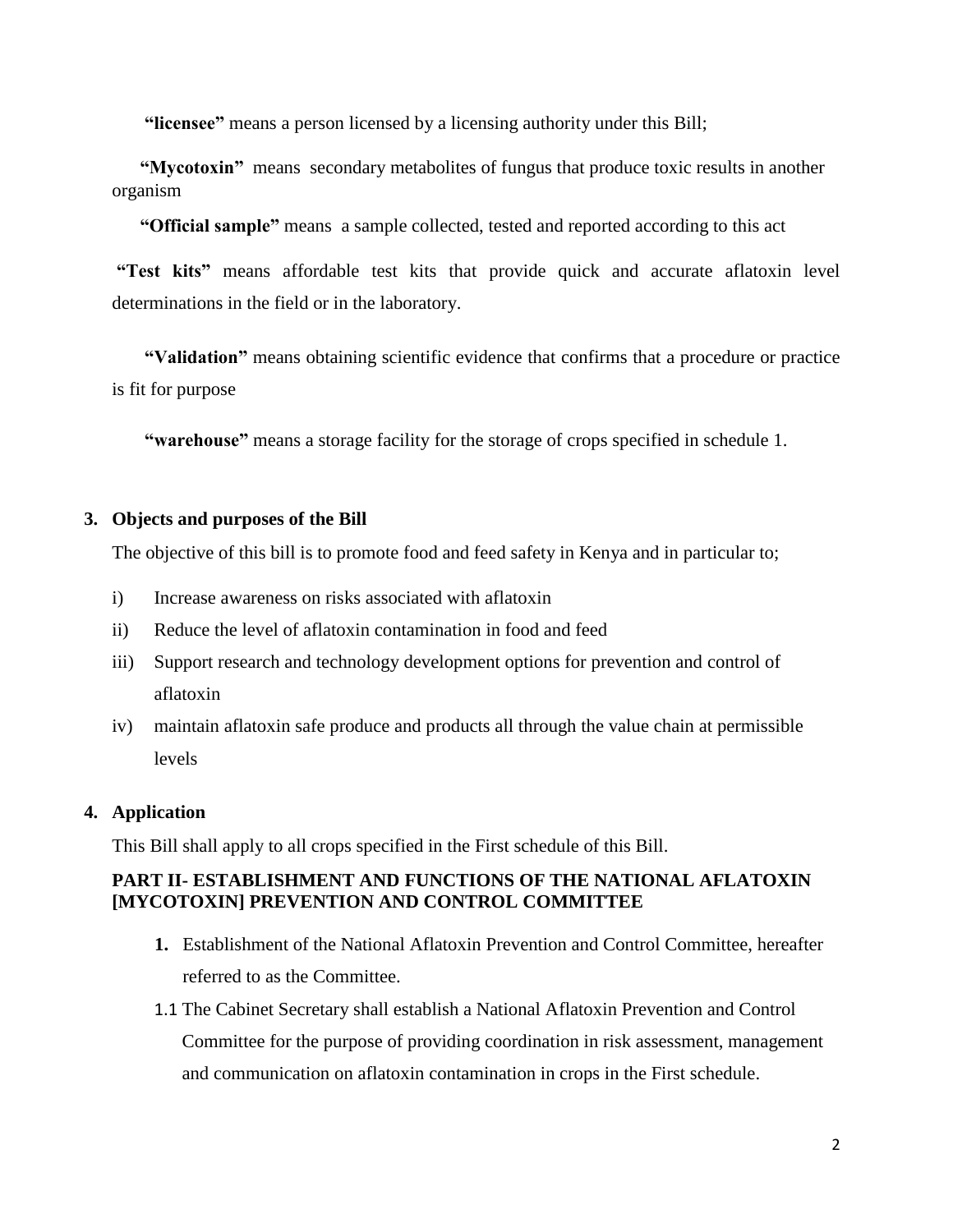- 2. Members of the National Aflatoxin Prevention and Control Committee
- 3. The National Aflatoxin Prevention and Control Committee shall comprise the following members
- 3.1 the chair who shall be the Agriculture Secretary and the department responsible for public health shall provide secretariat services
	- (i). Agriculture and Food Authority (AFA);
	- (ii). Kenya Agricultural & Livestock Research Organization (KALRO);
	- (iii). Kenya Bureau of Standards (KEBS);
	- (iv). Kenya Plant Health Inspectorate Service (KEPHIS);
	- (v). National Cereals and Produce Board (NCPB);
	- (vi). Pest Control Products Board (PCPB);
	- (vii). Director Veterinary Services (DVS)
	- (viii). National Public Health Laboratory (NPHL)
	- (ix). A representative from the Council of Governors
	- (x). three members each representing academia, private sector and consumers organization
	- (xi). An ex-officio expert co-opted by the committee
- 4. Functions of the Committee
- 4.1 The Committee shall be responsible for:
- a) providing coordination of measures on prevention and control of aflatoxin, and shall have the possibility, where necessary, of organizing public hearings.
- b) The Committee shall be responsible for the general coordination necessary to ensure seamless implementation of prevention and control measures, and in particular with regard to the adoption of aflatoxin sampling and testing procedures and harmonization of test methods.
- c) The Committee shall promullage rules to establish Technical Taskforce and timelines Working Groups or specialized sub-committees for the purpose of implementing its mandate.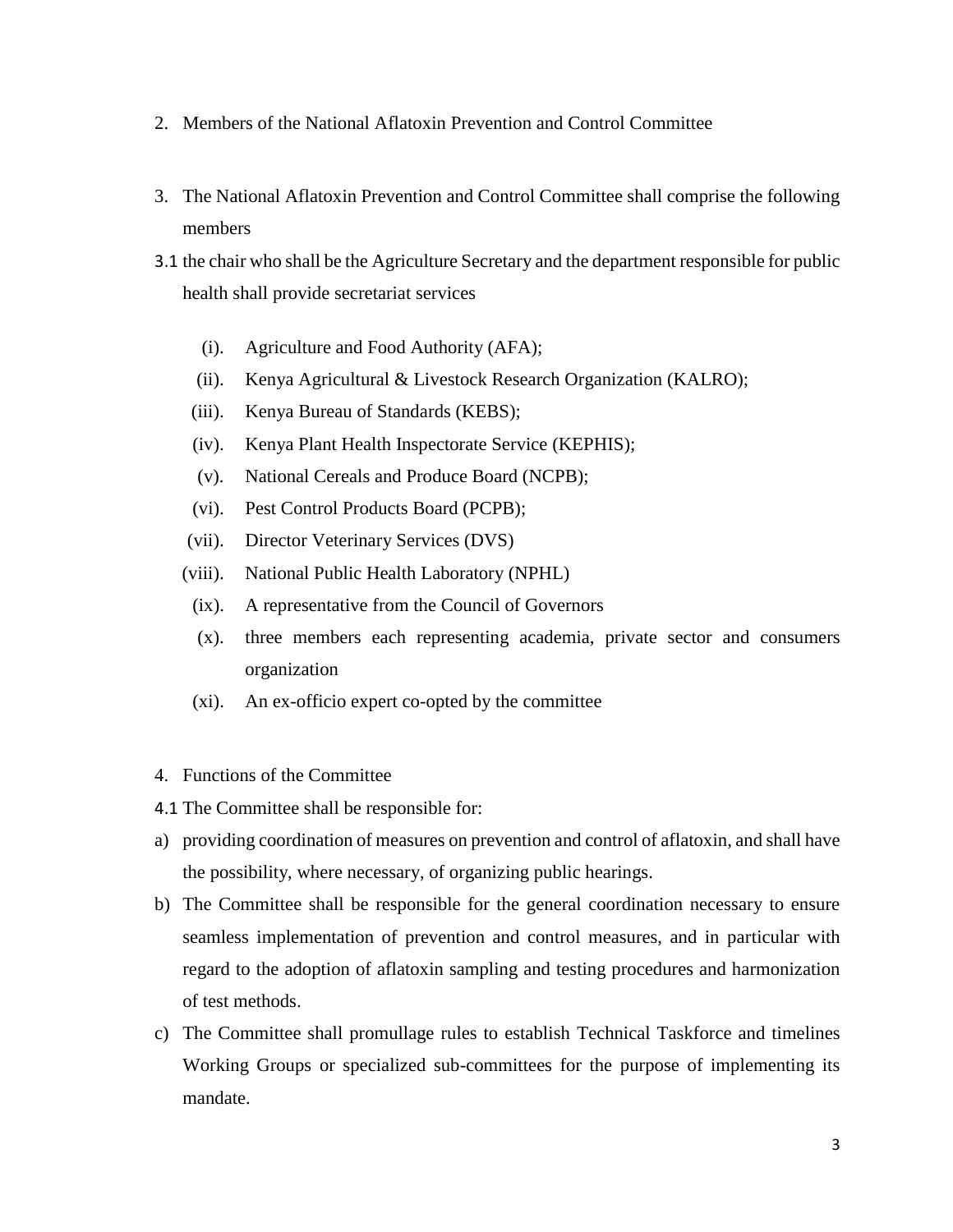- d) Develop and publish an annual report of the committee and submitted to the parliament.
- e) The Committee shall meet at least twice annually.
- 5. Development of aflatoxin prevention and control plan
- 5.1 The Committee shall develop and publish a three year aflatoxin prevention and control plan.

### **Part III - PILLARS OF CO-REGULATION**

1. For the purposes of this Bill, the Stakeholders/PPs listed in sub-section(i), but not limited to those listed therein, shall be involved in co-regulation

i) Public Stakeholders

Agriculture and Food Authority (AFA); Kenya Agricultural & Livestock Research Organization (KALRO); Kenya Bureau of Standards (KEBS); Kenya Plant Health Inspectorate Service (KEPHIS); Ministry of Agriculture (MOA); Ministry of Health (MOH); National Cereals and Produce Board (NCPB); Pest Control Products Board (PCPB); National Biosafety Authority (NBA); National Irrigation Board (NIB) and the Council of Governors (COG)

ii) Private Stakeholders

Association of Kenya Feed Manufacturers (AKEFEMA); Cereal Growers Association (CGA); Cereal Millers Association (CMA).

2. The PPs described in Section 5 above shall be supported by pillars including but not limited to; crop insurance, inventory tracking and reporting, laboratory quality systems, surveillance and monitoring, communication and outreach which shall be based on laws, rules, standards & official methods, government backed codes of practice and action plans as defined by the Committee. These pillars will enable a public-private-partnership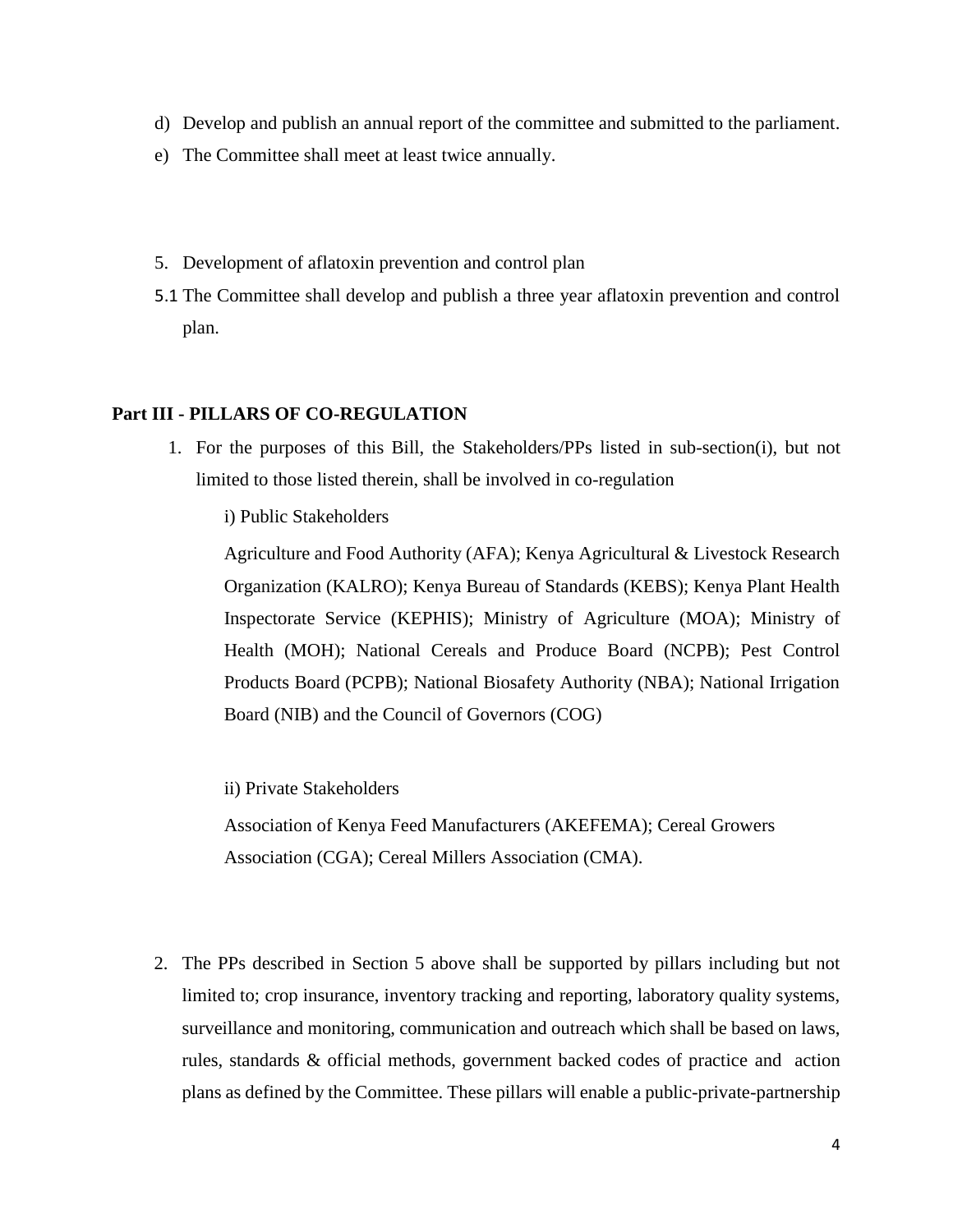with shared responsibility and mutual benefits leading to a connected and transparent marketplace through co-regulation.

# **PART IV - ROLE OF COUNTY GOVERNMENTS**

- 1. Each county government shall within its area of jurisdiction be responsible for aflatoxin risk management and communication in accordance with Part 2 of the Fourth schedule to the Constitution.
- 2. Each County Government shall through its legislation and administrative action implement and act in accordance with this Bill and in accordance with the national policy guidelines issued by the Cabinet Secretary on the advice of the Committee under this Bill.
- 3. Any action done by the County Government under this Bill shall be deemed to be done if done by an authorized representative of that County Government.
- 4. [Each County Government shall keep a register containing the names and addresses of all growers and dealers of crops falling under the First Schedule of this Bill].
- 5. The register described in Section 11 above shall at all reasonable times be open to inspection by any co-regulator described in Section 5 above and may make copies of any entry therein in the administration of this Bill.
- 6. Every county government shall deposit an updated register with the Committee annually and the committee shall keep an inventory.

# **PART V - Crop VALUE CHAIN AND CO-REGULATION PREVENTIVE CONTROLS**

- 1. Inspection
- 1.1 Production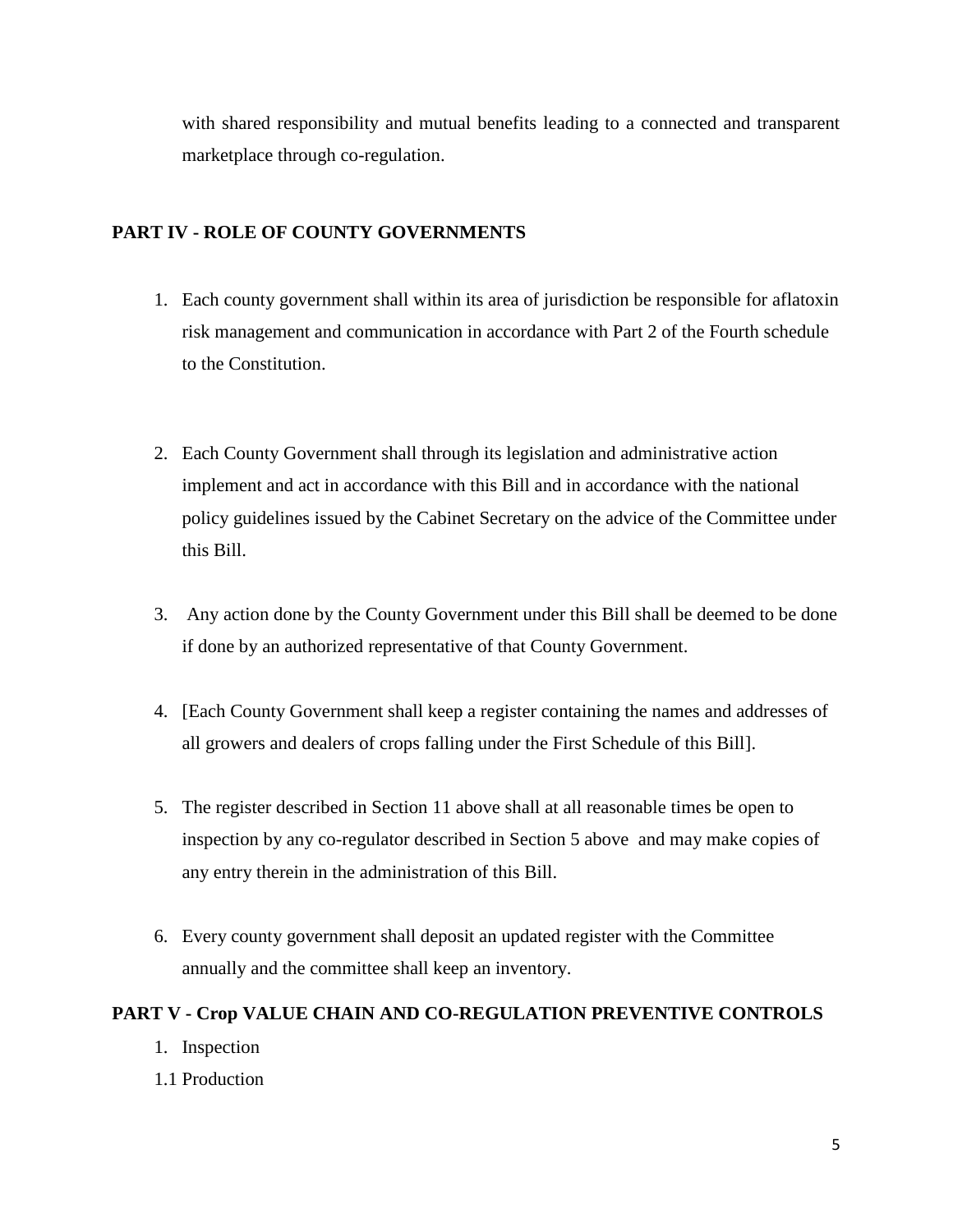- a) The county or national authority is entitled to enter during regular business hours to inspect seed, fertilizer and pest control products and records
- b) The relevant county authority shall ensure Land Zoning Policies are present and applicable to agricultural land.
- c) All growers shall observe Good Agricultural Practices (GAP) during all farming operations published by KALRO in consultation with the committee.
- d) The Committee shall develop guidelines on use of plant protection products and crop insurance
- 1.2 Storage

The authorized representative shall inspect;

- a) The moisture content and aflatoxin contamination records during the whole period of storage following a prescribe the monitoring schedule,
- b) Records on the validity of the performance of equipment used to measure and monitor moisture content and aflatoxin contamination,
- c) That the pest control products (pesticides and all others) are used in conformance with the label and registered with PCPB,
- d) Whether the warehouses, silos and any other storage facilities are constructed in a manner to meet sanitary standards with respect to aeration, temperature, sanitation amongst others.
- 1.3 Transport

The authorized representative shall inspect;

- a) Whether a dealer holds a valid certificate of analysis,
- b) The transportation of crops shall be done in a sanitary manner including measures to maintain quality and safety.
- 1.4 Processing

The authorized representative shall inspect;

- a) Records on moisture content levels of all raw materials intake at the processing facilities,
- b) Plants and premises for suitable design, layout and construction to facilitate easy maintenance and sanitary production of food,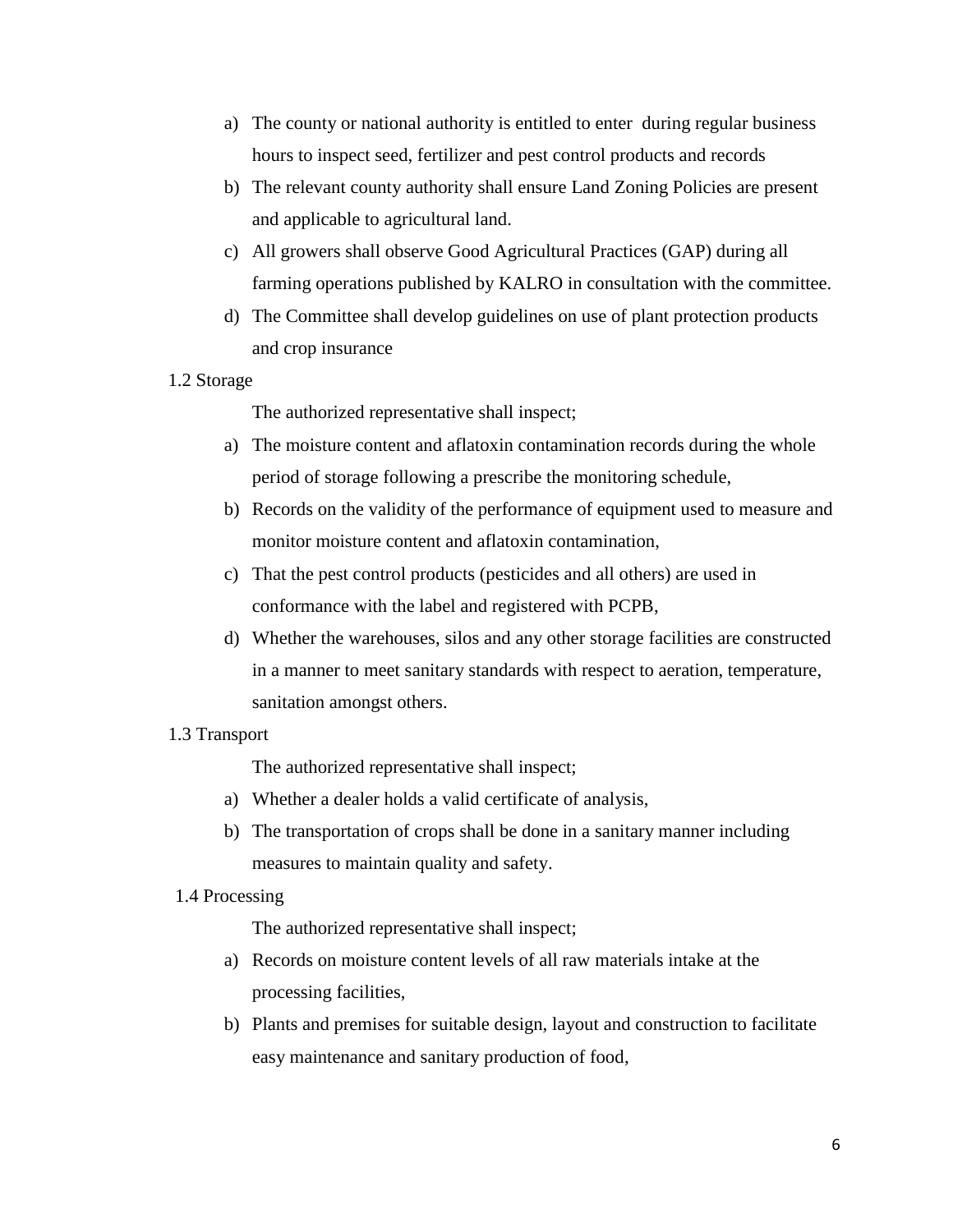- c) That all operations in the receiving, inspecting, handling, segregating, preparing, processing, packaging and storing of food are conducted in a hygienic manner and documentation are available to the official control,
- d) Records on establishment, implementation and maintenance of Good Manufacturing Practices (GMP) and HACCP,
- e) Records to ensure that all raw material and finished products are traceable.

### 1.5 Sale and Distribution

The Committee shall prescribe the criteria for labeling and handling of aflatoxin contaminated products and alternative use of such products.

The authorized representative shall inspect:

- (a) Records documenting aflatoxin test results of every batch of a product,
- (b) Product to ensure that it bears the label "aflatoxin tested",
- (c) Packaging material is fit for purpose,
- (d) That distribution of products is done in a sanitary manner.

### 2 Registration

- 2.1 Registration of growers and dealers
	- a) All growers and dealers shall apply for registration with the relevant agency/county government in the format prescribed by this Bill.
	- b) The Committee shall provide registration mechanism and keep an inventory of the updated registers.
- 3 Licensing
- 3.1 Licensing of dealers
	- a) All dealers must be holders of a valid license.
	- b) No person shall under this Bill operate without a valid license.
	- c) A person shall not import or export any products without a license/permit.
	- d) The Committee shall develop mechanism on how to collect information of licenses issued and keep an inventory thereof.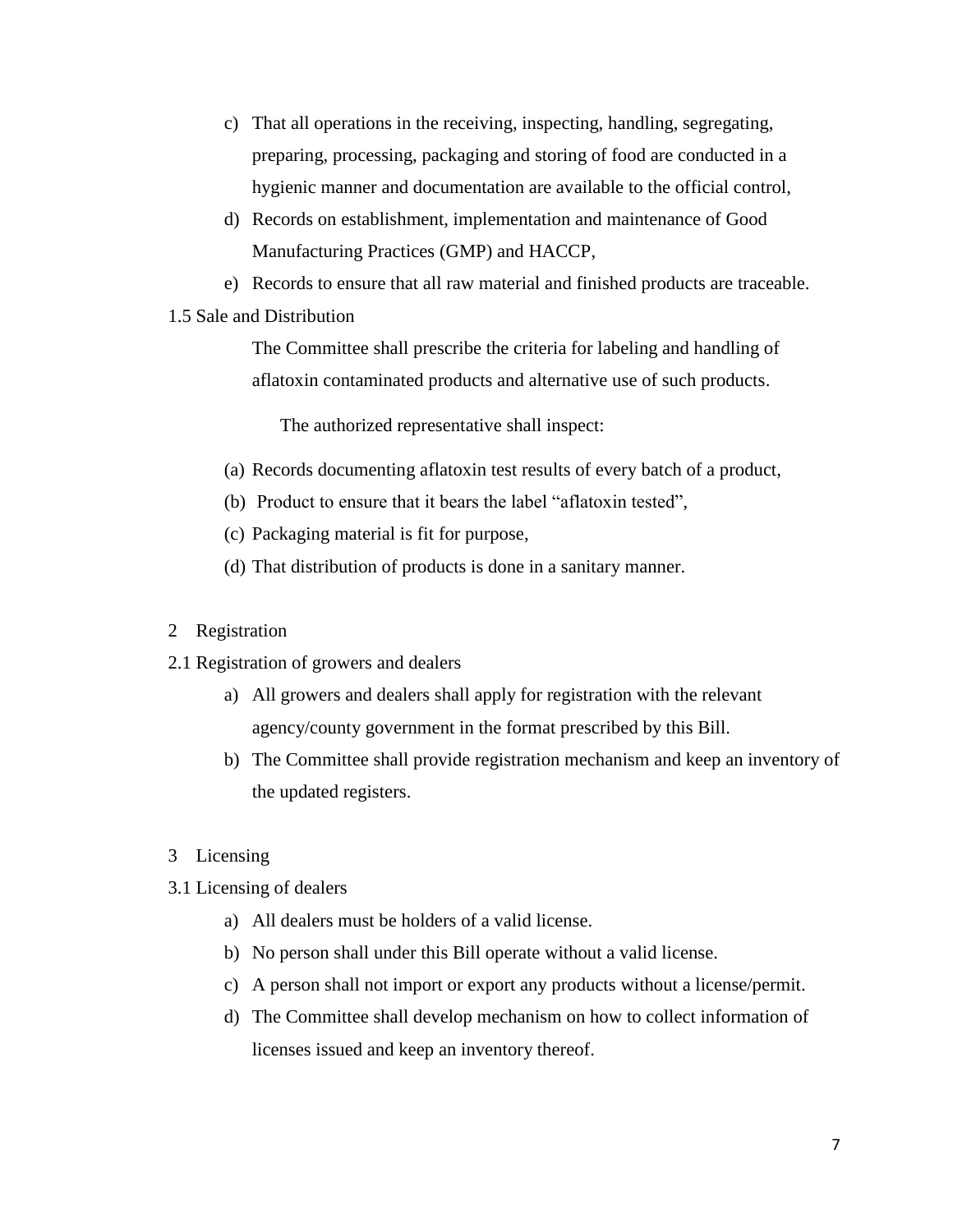## **PART VI - TESTING FOR AFLATOXIN CONTAMINATION**

- 1. All crops listed in the First schedule shall be subjected to testing as provided for in this part.
- 1.1 The testing referred to in section 1 shall be done by samplers, analysts and laboratories whose qualifications shall be prescribed by the Committee.
- 1.2 Samples collected, tested and their results reported and interpreted by this law, shall be deemed to be official samples and results.
- 1.3 In the event of dispute of the results in section 3, the sampling and testing shall be referred to the National reference Lab.
- 2. This act lays down the sampling methods, methods of analysis and criteria for evaluation of rapid kits for the official control of the levels of aflatoxin in scheduled crops.
- 3. Analytical results shall be reported and interpreted in a uniform way in order to ensure a harmonized enforcement approach across the country.
- 4. The Committee shall develop reporting and interpretation for official samples.

# Sampling

- 1. Samples intended for official checking of the levels of aflatoxin content in foodstuffs shall be taken according to the methods described in the Second schedule of this bill.
- 2. For the purposes of this Bill, aggregate samples thus obtained shall be considered as representative of the lots.
- 3. All official samplers falling under the prescribed criteria by the Committee under this Bill shall be deemed to be competent.
- 4. Sampling shall be conducted as provide in the Second Schedule of this Act.
- 5. Any deviation from the sampling procedure shall be documented.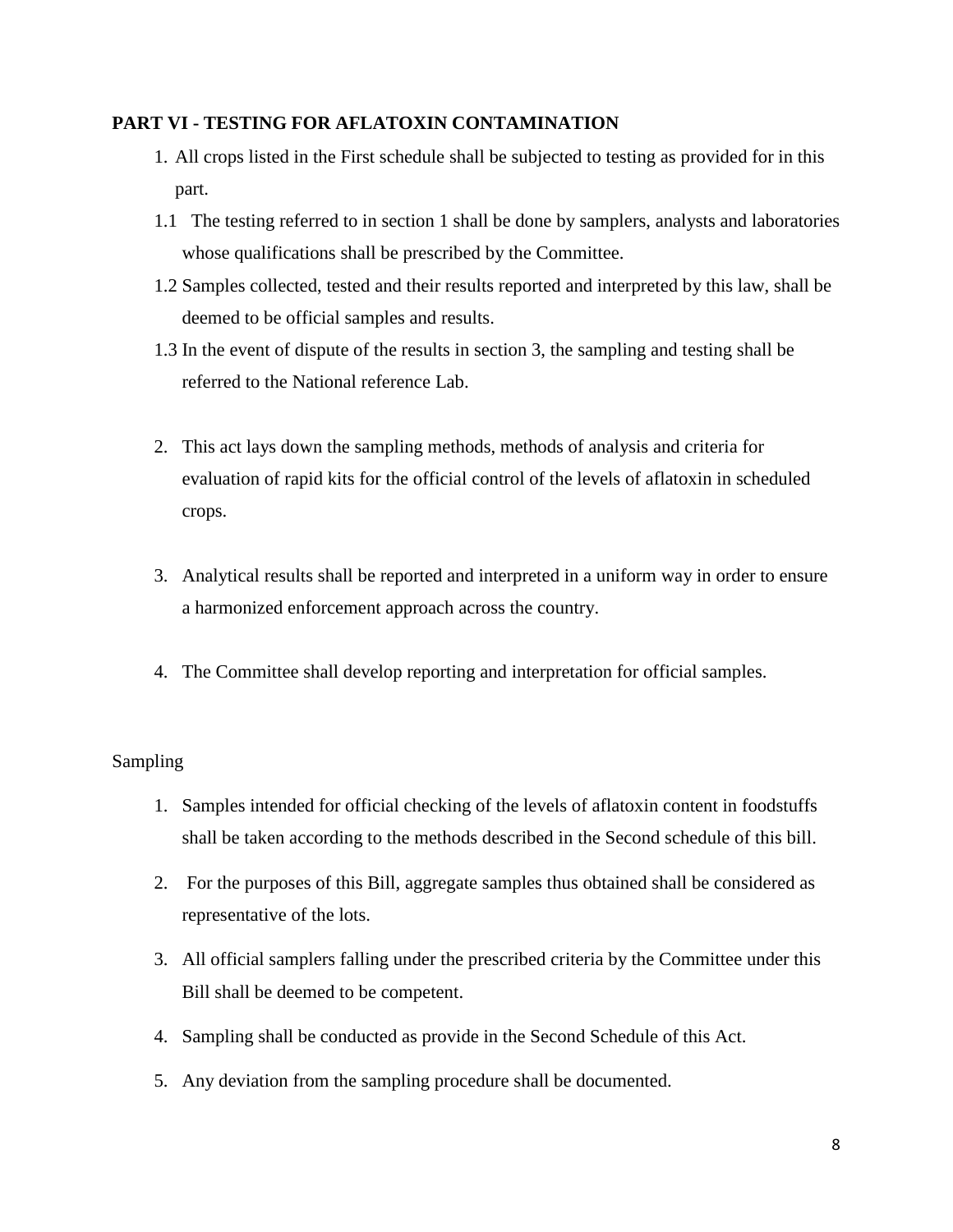6. Samples taken by any authorized representative under this Bill shall be in duplicate. Testing.

- 1. The Committee shall establish criteria for testing samples for Aflatoxin in the scheduled crops. Elements in the criteria shall include; sample grinding, mixing, homogenizing , replication , workers safety, analytical methods validation, testkit approval and disposal of contaminated samples.
- 2. Sample preparation shall be conducted as provided in the Third Schedule of this Act.
- 3. Analytical methods validation
- 3.1 Analytical methods including rapid test kits shall be used for both qualitative or quantitative analysis.
- 3.2 The Committee shall prescribe procedures for validation, evaluation and approval of rapid test kits used in the country for qualitative and quantitative analysis and designate an agency for validation of the kits.
- 3.3 In execution of Section 3.2, the Committee shall consider parameters including: accuracy, linearity, precision, method detection limit, cross reactivity of cross-reactive mycotoxin or degradation products, matrix interference effects, and occurrence of false positive and false negative results.
- 3.4 Other analytical methods shall be validated in accordance to international standards and demonstrate conformance to such standards.
- 4. The Committee shall prescribe criteria for qualification, verification and authorization of analysts and samplers involved in sampling and analysis of official samples.
- 5. The Committee shall keep inventory of analysts and samplers.
- 6. Laboratory certification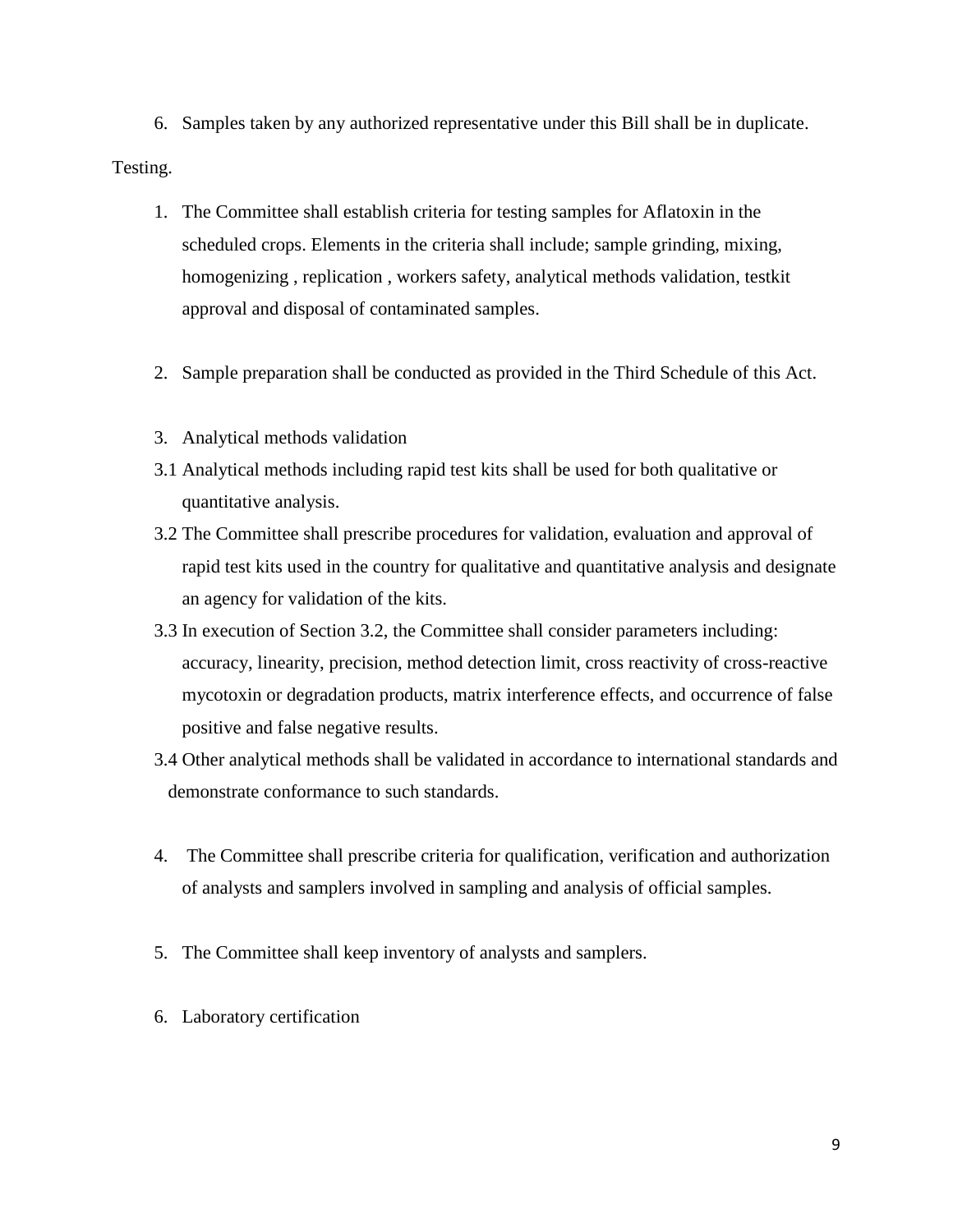- 6.1 The Committee shall develop a mechanism for qualification, selecting and approval of national, county and national reference laboratories for testing official samples on aflatoxin contamination.
- 6.2 The Committee shall establish the functions of the county, national and national reference laboratories.
- 6.3 The laboratory shall have a documented quality management system that complies with an international standard and will demonstrate its conformance with the standard.

# **PART VII- MISCELLENOUS PROVISIONS**

- 7. Contaminated products
	- (i). A crop shall be deemed contaminated if the Aflatoxin contamination level exceeds the regulatory limit.
	- (ii). The Committee shall re-evaluate the regulatory limits upon new risk assessment data.
- 8. The Cabinet Secretary through the Committee may by regulations make further provisions for prevention and control of aflatoxin contamination
- **9.** General prohibitions and offence penaltie**s**
	- a) A person shall not;-
	- i. breach or fail to comply with the provisions of this bill;
	- ii. sell contaminated product for use other than that which is prescribed by the committee;
	- iii. operate without a valid license certificate;
	- iv. fail to comply with a lawful requirement or demand made or given by an inspector or analyst or any of the regulators;
	- v. obstruct a person in execution of the powers/duties under this Bill;
	- vi. knowingly make a false statement /misrepresentation with regards to any procedure or requirement under this Bill;
	- vii. Knowingly produce a document or data required under this Bill which is forged.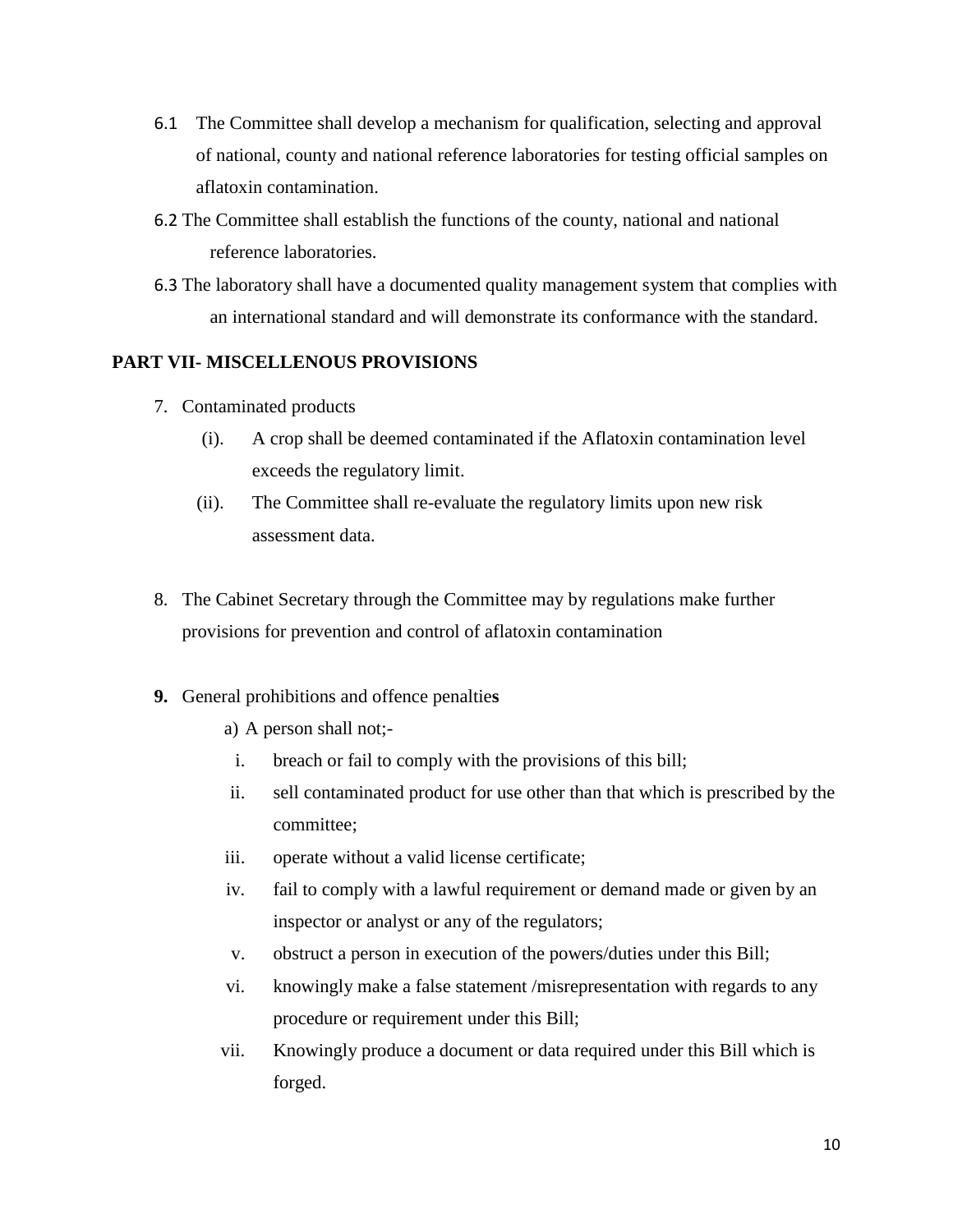- b) Any person who contravenes any of the provisions in sub-section (a) above commits an offence and shall be liable, on conviction to a fine not exceeding one million shillings or to imprisonment for a period not exceeding one year, or to both.
- 10. Subject to this Bill, all the private and public sector regulators described in Section 5 of this Bill shall in consultation formulate and implement administrative measures to ensure smooth and orderly transition to the regime established by this Bill.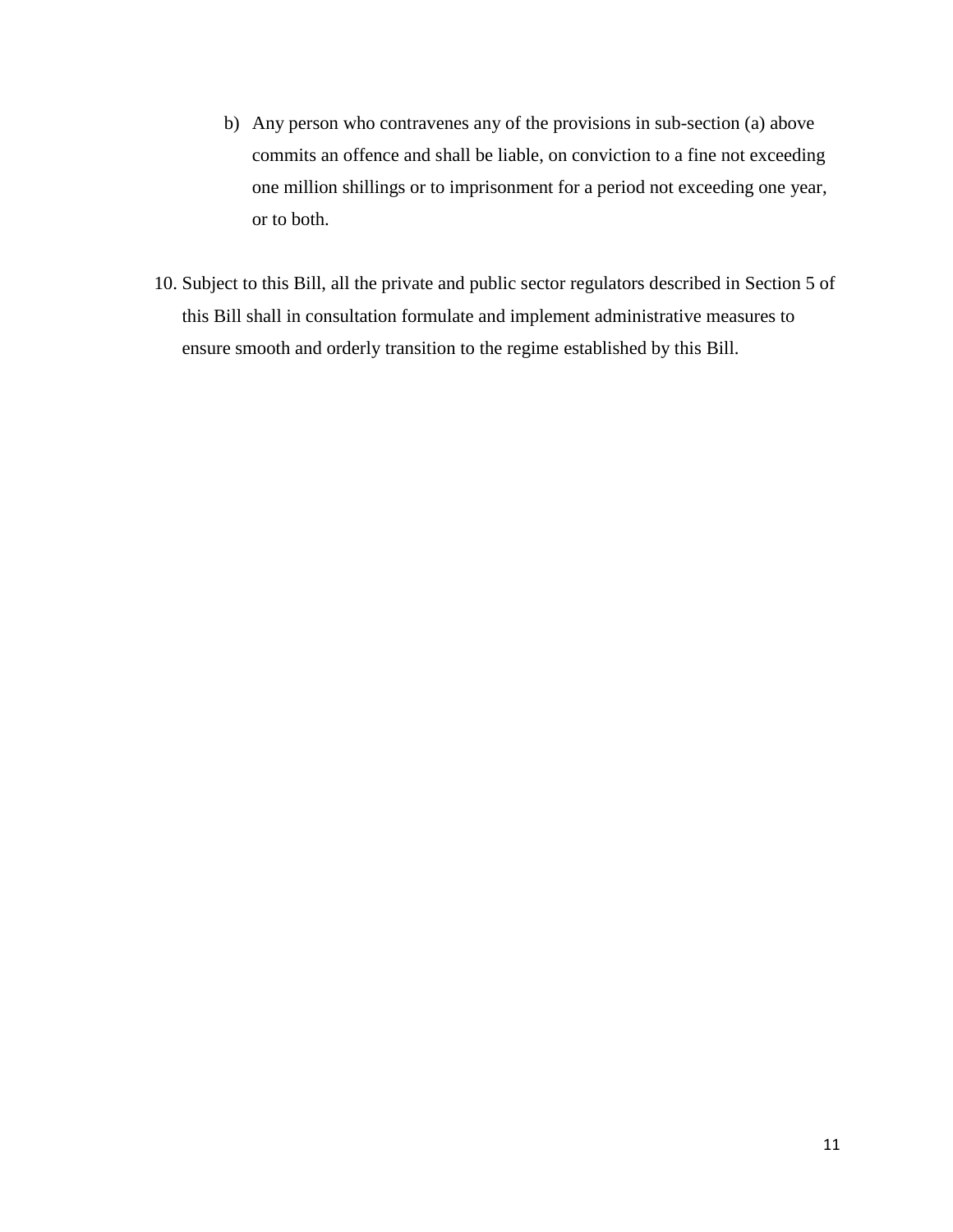## **First Schedule: crops and mycotoxin**

- 1. Maize
- 2. Sorgum
- 3. Millet
- 4. Beans
- 5. etc

### **Second schedule**

### **Sampling**

- 1. sampling for aflatoxin testing shall be performed by certified government officers or private accordance with the procedure laid down below.
- 2. Each lot or consignment which is to be evaluated must be sampled separately. Large lots or consignment should be subdivided into sub lots to be sampled separately.
- 3. In the course of sampling and preparation of the laboratory samples precautions must be taken to avoid any changes which would affect the aflatoxin content, adversely affect the analytical determination or make the aggregate samples unrepresentative.
- 4. Cereals and cereal products may be traded in bulk, containers, or individual packing (sacks, bags, retail packing, etc.). The sampling procedure can be applied to all the different forms in which the cereals are put on the market.
- 5. As far as possible incremental samples should be taken at various places distributed throughout the lot or sub lot.
- 6. The following formula will be used as a guide for the sampling of lots traded in individual packings (sacks, bags, retail packings, etc.):

Sampling frequency  $(SF)$ = Weight of the lot x weight of the incremental sample

Weight of the aggregate sample x weight of individual packing

### Weight: in kg

Sampling frequency (SF): every nth sack or bag from which an incremental sample must be taken (decimal figures should be rounded to the nearest whole number)

- 7. The weight of the incremental sample should be 100 to 300 grams. In the case of lots in retail packings, the weight of the incremental sample depends on the weight of the retail packing.
- 8. The number of incremental samples to be taken depends on the weight of the lot, with a minimum of 10 and a maximum of 100. Refer to annex to determine the number of incremental samples to be taken.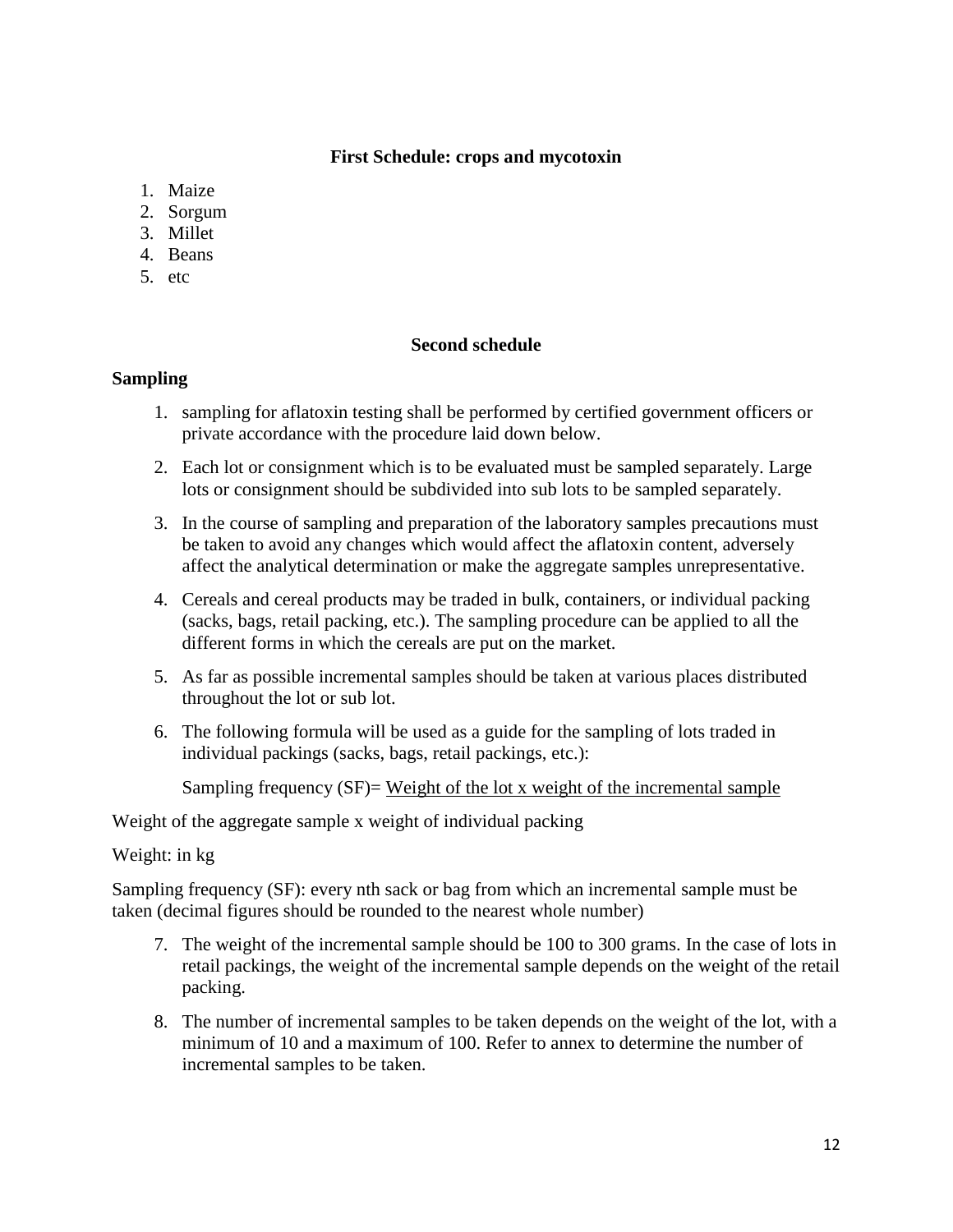- 9. The aggregate sample is made up by uniting and sufficiently mixing the incremental samples. After mixing, the aggregate sample must be divided into equal subsamples. A single subsample constitutes laboratory sample. The mixing is necessary to ensure that each subsample contains portions of the whole lot or sub lot.
- 10. Each laboratory sample shall be placed in a clean, inert container offering adequate protection from contamination and against damage in transit. All necessary precautions shall be taken to avoid any change in composition of the laboratory sample which might arise during transportation or storage.
- 11. Each sample taken for official use shall be sealed at the place of sampling and uniquely identified. A record must be kept of each sampling, permitting each lot to be identified unambiguously and giving the date and place of sampling together with any additional information likely to be of assistance to the analyst.

# **Third Schedule:**

## Sample preparation

- 1. Finely grind and mix thoroughly each laboratory sample using a process that has been demonstrated to achieve complete homogenization.
- 2. The replicate samples for analysis and retain purposes shall be taken from the homogenized material.
- 3. Precaution:
- o Daylight should be excluded as much as possible during the sample processing, preparation and instrument analysis, since aflatoxin gradually breaks down under the influence of ultra-violet light.
- o As the distribution of aflatoxin is extremely non-homogeneous, samples should be prepared and homogenized with extreme care.
- o All the material received by the laboratory should be used for the preparation of test material.
- o **Lot -** an identifiable quantity of a food commodity delivered at one time and determined by the official to have common characteristics, such as origin, variety, type of packing, packer, consignor, or markings.
- o **Sublot** designated part of a larger lot in order to apply the sampling method on that designated part. Each sublot must be physically separate and identifiable.
- o **Sampling plan** is defined by an aflatoxin test procedure and an accept/reject limit. An aflatoxin test procedure consists of three steps: sample selection, sample preparation and aflatoxin quantification. The accept/reject limit is a tolerance usually equal to the Codex maximum level.
- o **Incremental sample** the quantity of material taken from a single random place in the lot or sub lot.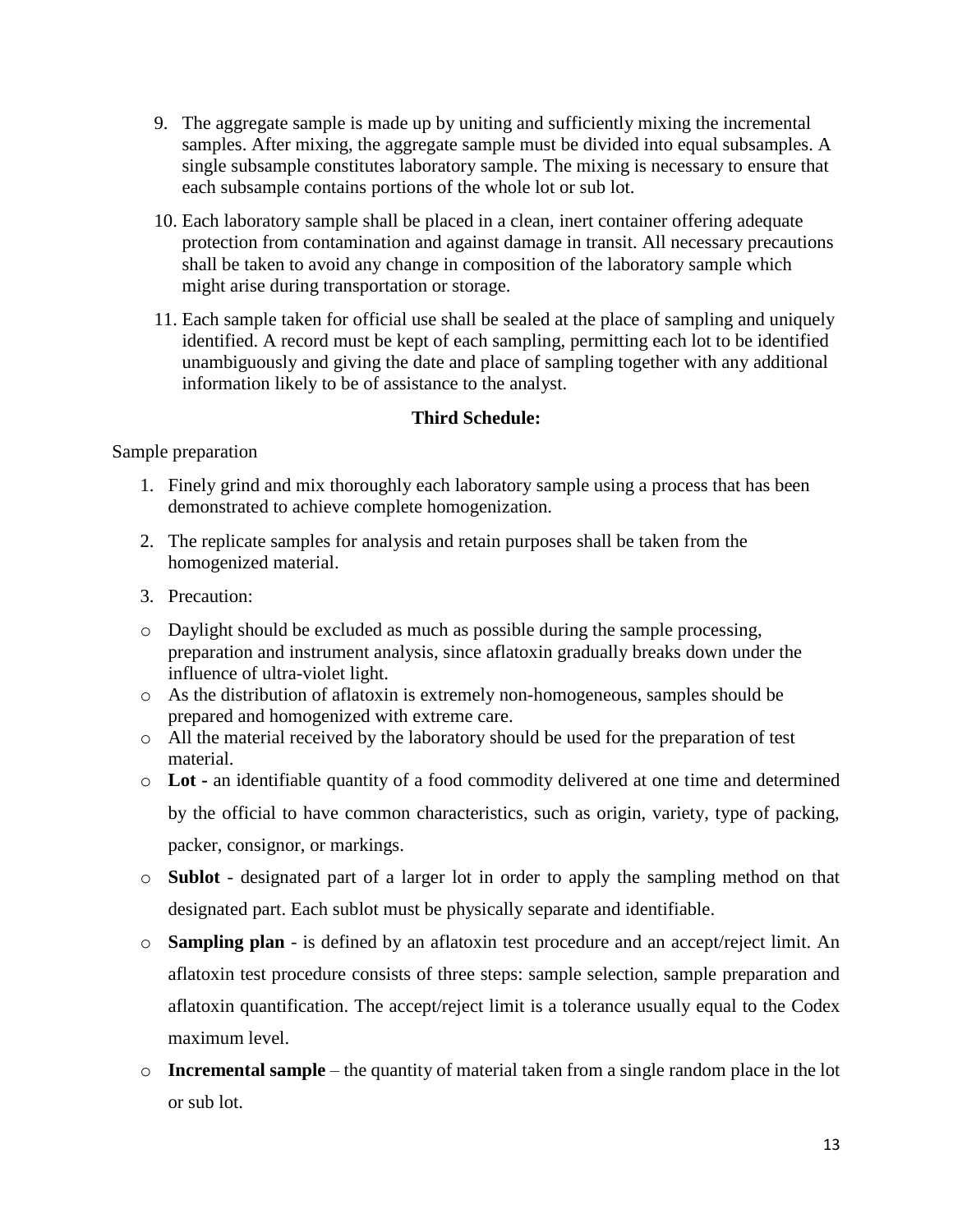- o **Aggregate sample** the combined total of all the incremental samples that is taken from the lot or sub lot. The aggregate sample has to be at least as large as the laboratory sample or samples combined.
- o **Laboratory sample** the smallest quantity of sample comminuted in a mill. The laboratory sample may be a portion of or the entire aggregate sample. If the aggregate sample is larger than the laboratory sample(s), the laboratory sample(s) should be removed in a random manner from the aggregate sample.
- o **Test portion** a portion of the comminuted laboratory sample. The entire laboratory sample should be comminuted in a mill. A portion of the comminuted laboratory sample is randomly removed for the extraction of the aflatoxin for chemical analysis.

# **Fourth Schedule**

## **Analysis**

- 3.5 owner or consignee are responsible for ensuring that the products they trade with comply with all provisions of this Act.
- 3.6 For the sake of efficiency and historical perspective, the owner or consignee dealing with laboratories should retain databases or files on each one from which it receives analytical service.
- 3.7 Having a documented system results in all staff operating to a common standard and provides assurance to customers of test reliability and consistency of service.
- 3.8 all new staff should be issued with a copy of this manual.
- 3.9 Maintain a training file to demonstrate experience and competency to perform the job the individual holds.
- 3.10 Different methods are used for qualitative and quantities testing-HPLC, LCMSMS, test kits and ELASA. The applicant requesting should specify whether they desire qualitative or quantitative testing.

Analytical method performance

1. The technical sub-committee shall establish a set of performance criteria is established with which the analytical method used should comply.

The performance criteria established for methods should include all the parameters that need to be addressed by each laboratory such as the detection limit, repeatability coefficient of variation, reproducibility coefficient of variation, and the percent recovery necessary for various statutory limits. Utilizing this approach, laboratories would be free to use the analytical method most appropriate for their facilities, provided the selected method meets the following criteria refered to in the schedule…….

Test kits performance (part of the schedules)